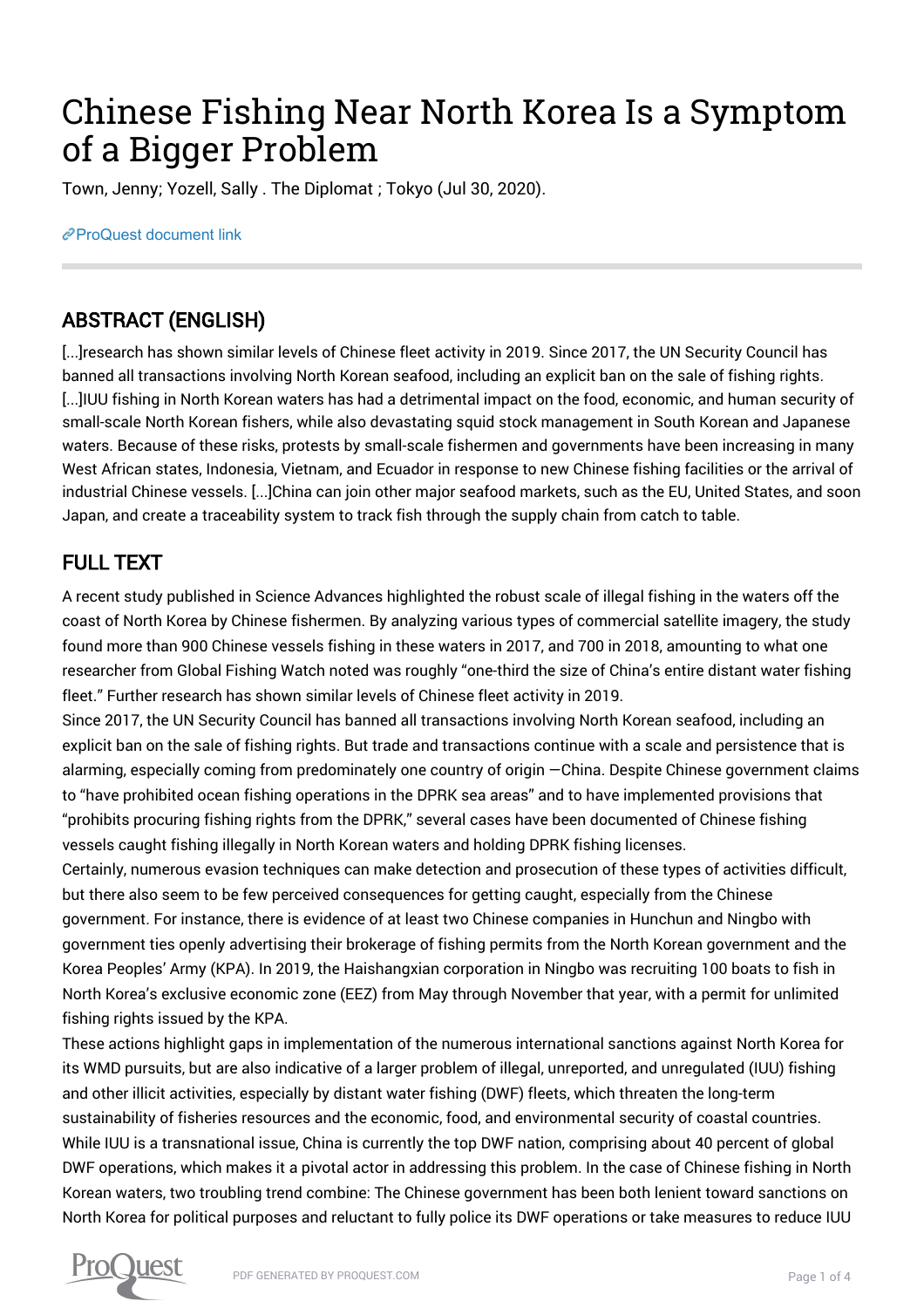operations perpetrated by its own fleets.

A 2019 Stimson Center report "Shining A Light," for instance, identified a lack of transparency across China's seafood supply chain and described their distant water fishing as an opaque system with little information about where fleets go, what they catch, and how fish is shipped to market. In addition, labor practices, vessel ownership, and fish access agreements between flag states and coastal states remain shrouded in secrecy.

Further, China continues expanding its DWF fleets across West Africa, South America, and the South China Sea. While not all of China's DWF operations are engaged in IUU, these fleets have often been seen fishing illegally in another countries' EEZs or right up to the line, or in the zone close to the shore set aside for artisanal fishermen. Even when fishing legally, vessels have been caught exceeding fish catch quotas agreed to with the host coastal state. These violations can have first and second order effects. For instance, IUU fishing in North Korean waters has had a detrimental impact on the food, economic, and human security of small-scale North Korean fishers, while also devastating squid stock management in South Korean and Japanese waters. Because of these risks, protests by small-scale fishermen and governments have been increasing in many West African states, Indonesia, Vietnam, and Ecuador in response to new Chinese fishing facilities or the arrival of industrial Chinese vessels. Over the last year, China's words suggest that it seeks to improve its image as a global maritime power. In April 2020, China's Bureau of Fisheries for the first time used the word "sustainable" in its distant water fleet regulations, marking a new approach to DWF management. This accompanied the bureau's work to begin to blacklist vessels and captains found to engage in IUU fishing abroad, denying vessels access to Chinese ports and withholding licenses and lucrative fuel subsidies. It now also requires automated information system (AIS) tracking technology on all Chinese-flagged fishing vessels.

Other important steps taken include China's announcement of its intention to accede to the global Port State Measures Agreement in 2020. In May, China overhauled its DWF transshipment regulations, strengthening DWF transshipment management across government and industry, requiring that starting in 2021 all DWF transshipment be reported and all ships that provide transportation services accept high seas observers. In June, the Chinese Bureau of Fisheries announced a closed season for squid in two important sections of the high seas off South America, to rebuild squid populations with the long-term goal to promote the sustainable harvest of squid in China's DWF fleet. China's BRI Green Development Coalition now has an Oceans Working Group, and China's 14th Five Year Plan, which is currently in development, will include further oceans commitments. Given China's outsized role in DWF operations, its cooperation is crucial to the success of establishing and enforcing laws and best practices aimed to reduce IUU fishing and its harmful impacts. Despite recent positive steps and the shift in rhetoric, current evidence suggests that China will need to take additional steps to curtail sanctions violations, IUU, and harmful DWF activities by Chinese fishing fleets.

China's DWF fleet operations remain opaque, rendering enforcement difficult. Making vessel ownership and access agreements public is one step that could improve the accountability of its DWF fleet. China could also support World Trade Organization efforts to end harmful economic subsidies that artificially increase the value of fishing, incentivize overfishing, and undermine long term sustainability of oceans.

Finally, China can join other major seafood markets, such as the EU, United States, and soon Japan, and create a traceability system to track fish through the supply chain from catch to table. With these efforts, China can demonstrate its intent to translate words to actions, and safeguard fish stocks and the communities which rely on them.

As with other transnational, nontraditional security threats like infectious disease management, climate change, and nuclear security, high level leadership is crucial to spark change. UN member states have an obligation under the UN Charter to respect the sovereign equality of fellow members, as well as to accept and carry out the decisions of the UN Security Council, and to hold each other accountable for their actions. Despite the threat of an almost certain veto by China, other Security Council members should elevate recent events to the level of a full debate, to catalyze further actions to improve enforcement and traceability practices.

Jenny Town is a Fellow and Deputy Director of the 38 North Program at the Stimson Center. Sally Yozell is Senior

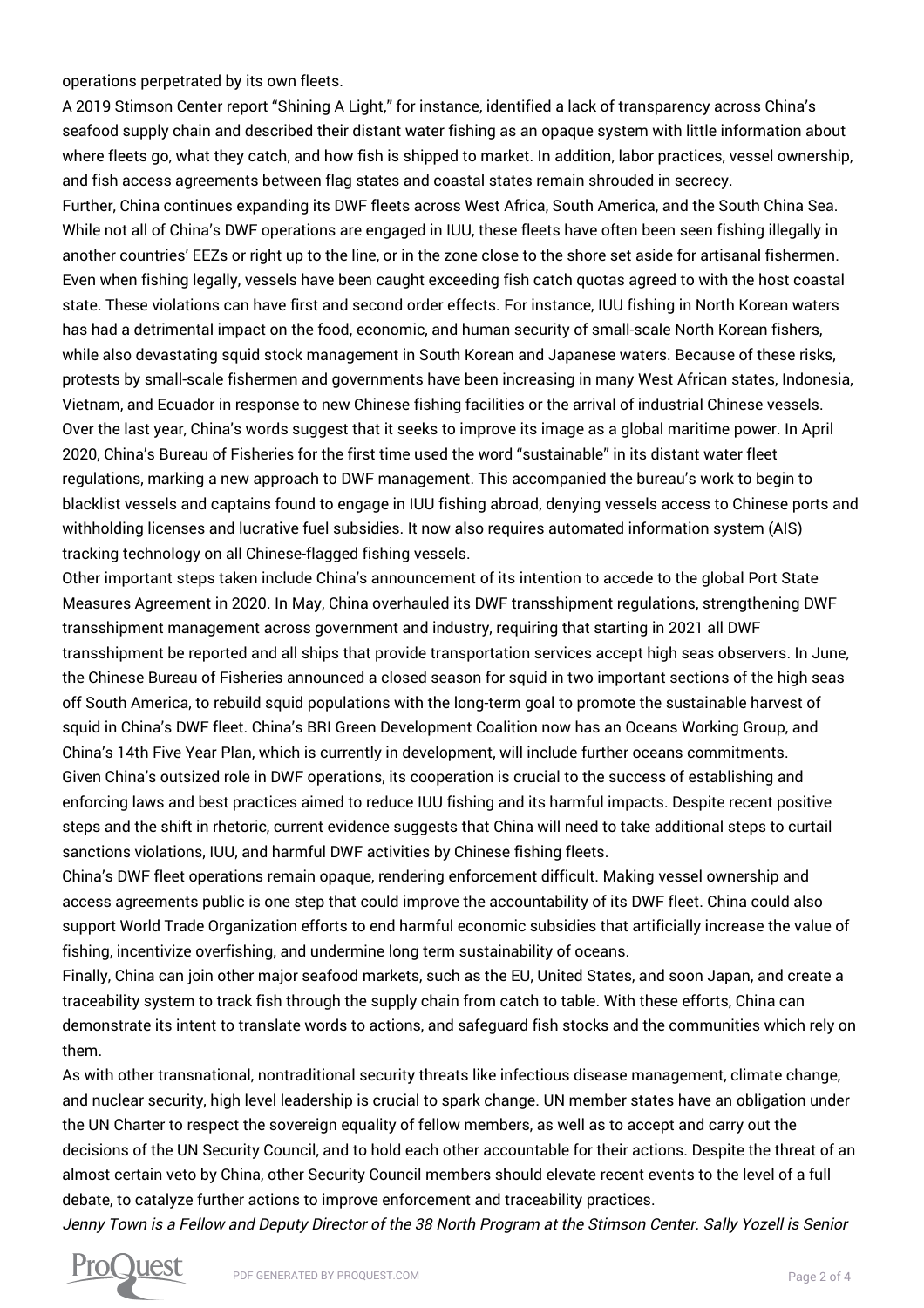Fellow and Director of the Environmental Security program at the Stimson Center.

## DETAILS

| Subject:                       | Oceans; Fishing vessels; Sport fishing; Councils; Fisheries; Sustainability;<br>Commercial fishing; Fishing; Transnationalism; Fish; Five year plans; Sanctions;<br><b>Transportation services; Subsidies</b> |
|--------------------------------|---------------------------------------------------------------------------------------------------------------------------------------------------------------------------------------------------------------|
| <b>Business indexing term:</b> | Subject: Five year plans Sanctions Transportation services Subsidies; Industry:<br>11411 : Fishing                                                                                                            |
| Location:                      | North Korea South America China                                                                                                                                                                               |
| Company / organization:        | Name: United Nations Security Council; NAICS: 928120; Name: Bureau of Fisheries;<br>NAICS: 924120                                                                                                             |
| <b>Classification:</b>         | 11411: Fishing                                                                                                                                                                                                |
| <b>Publication title:</b>      | The Diplomat; Tokyo                                                                                                                                                                                           |
| <b>Publication year:</b>       | 2020                                                                                                                                                                                                          |
| <b>Publication date:</b>       | Jul 30, 2020                                                                                                                                                                                                  |
| <b>Publisher:</b>              | <b>Tribune Content Agency LLC</b>                                                                                                                                                                             |
| Place of publication:          | Tokyo                                                                                                                                                                                                         |
| <b>Country of publication:</b> | United States, Tokyo                                                                                                                                                                                          |
| <b>Publication subject:</b>    | Asian Studies, Political Science                                                                                                                                                                              |
| <b>ISSN:</b>                   | 1446697X                                                                                                                                                                                                      |
| Source type:                   | Magazines                                                                                                                                                                                                     |
| Language of publication:       | English                                                                                                                                                                                                       |
| Document type:                 | <b>News</b>                                                                                                                                                                                                   |
| ProQuest document ID:          | 2428995340                                                                                                                                                                                                    |
| <b>Document URL:</b>           | http://132.174.250.227/magazines/chinese-fishing-near-north-korea-is-<br>symptom/docview/2428995340/se-2?accountid=8394                                                                                       |
| Copyright:                     | Copyright 2020 - The Diplomat; distributed by Tribune Content Agency, LLC                                                                                                                                     |
| Last updated:                  | 2020-11-18                                                                                                                                                                                                    |
| Database:                      | <b>Asian &amp;European Business Collection</b>                                                                                                                                                                |